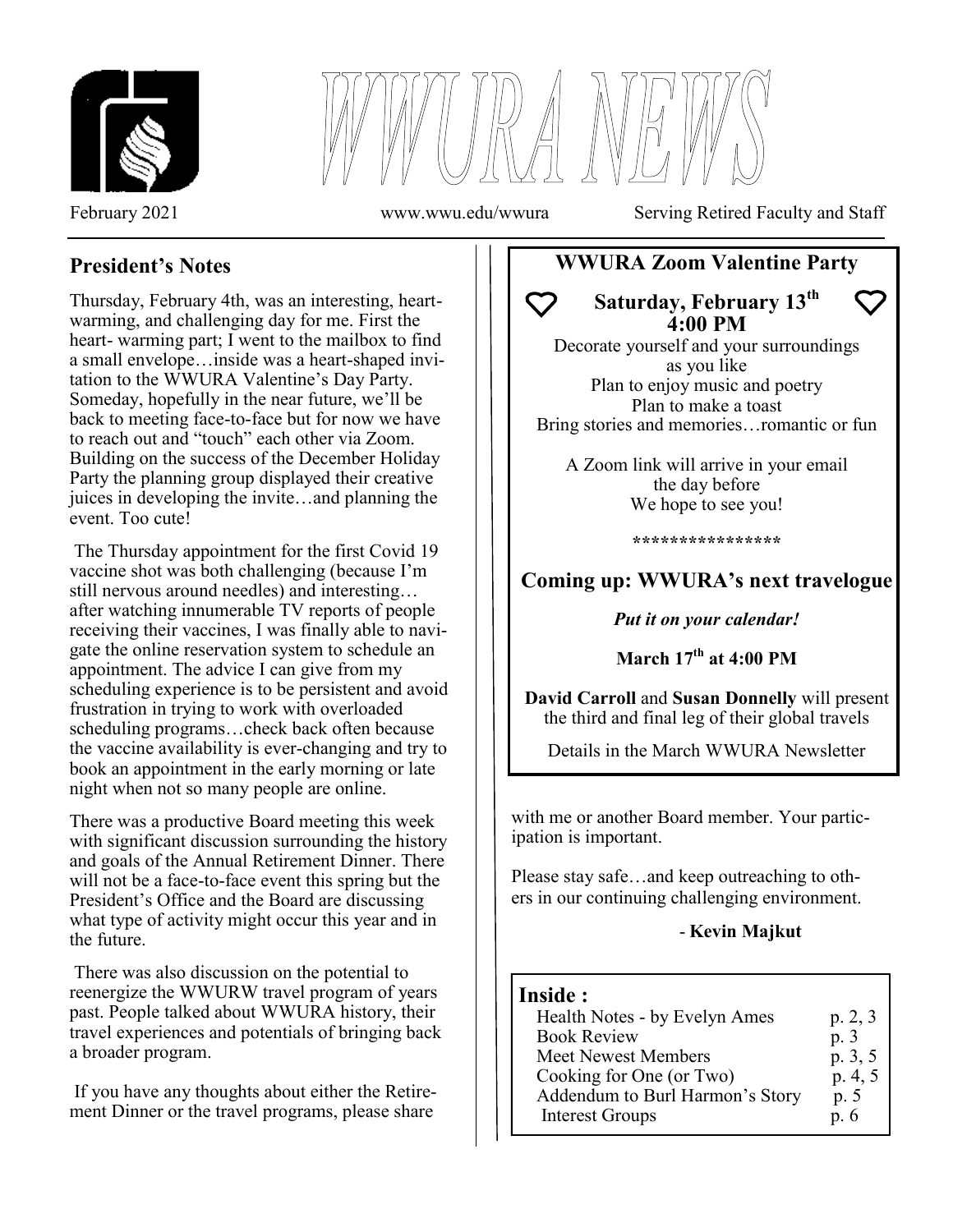# **February 2021 Health Notes by Evelyn Ames** *Vaccines: The Basics*

Questions about safety and effectiveness and what is in vaccines permeate the social, and various forms of media. The following information addresses several questions relating to ingredients used in manufacturing vaccines.

Active Immunity: Exposure to a disease organism triggers the immune system to produce antibodies to that disease. It can occur through infection with the actual disease (resulting in natural immunity), or introduction of a killed or weakened form of the disease organism through vaccination (vaccine-induced immunity). Either way, if an immune person comes into contact with that disease organism in the future, the immune system will recognize it and immediately produce the antibodies needed to fight it. Active immunity is long-lasting, and sometimes life-long. Passive Immunity is provided when a person is given antibodies to a disease rather than producing them through his or her own immune system.

**Ingredients in vaccines: Antigens** are very small amounts of weak or dead germs that can cause diseases. They help the immune system learn how to fight off infections faster and more effectively. The flu virus is an example of an antigen. **Adjuvants**, which are in some vaccines, are substances that help the immune system respond more strongly to a vaccine. This increases one's immunity against the disease. Aluminum is an example of an adjuvant.

**Ingredients keep vaccines safe and long lasting:** Some ingredients help make sure a vaccine continues to work like it is supposed to and that it stays free of outside germs and bacteria. **Preservatives**, like thimerosal, protect the vaccine from outside bacteria or fungus. Today, preservatives are usually only used in vials (containers) of vaccines that have more than 1 dose. That is because every time an individual dose is taken from the vial, it is possible for harmful germs to get inside. Most vaccines are also available in single-dose vials and do not have preservatives in them. **Stabilizers**, like sugar or gelatin, help the active ingredients in vaccines continue to work while the vaccine is made, stored, and moved. Stabilizers keep the active ingredients in vaccines from changing because of something like a shift in temperature where the vaccine is being stored.

**Ingredients are used during the production of vaccines:** Some ingredients needed to produce the vaccine are no longer needed for the vaccine to work in a person. These ingredients are taken out after production so only tiny amounts are left in the final product. The very small amounts of these ingredients that remain in the final product are not harmful.Examples of ingredients used in some vaccines include: **Cell culture (growth) material**, like eggs, to help grow the vaccine antigens. **Inactivating (germ-killing) ingredients**, like formaldehyde, to weaken or kill viruses, bacteria, or toxins in the vaccine. **Antibiotics**, like neomycin, to help keep outside germs and bacteria from growing in the vaccine.

**Can vaccines with thimerosal cause mercury poisoning? A:** No. Thimerosal has a different form of mercury (ethylmercury) than the kind that causes mercury poisoning (methylmercury). It is safe to use ethylmercury in vaccines because it is less likely to build up in the body — and because it is used in very, very small amounts. Even so, most vaccines do not have any thimerosal in them. If you are concerned about thimerosal or mercury in vaccines, talk with your doctor.

**Can people who are allergic to antibiotics get vaccinated? A:** Yes. However, if you have an allergy to antibiotics, it is a good idea to talk with your doctor about getting vaccinated. But in general, antibiotics that people are most likely to be allergic to — like penicillin — are not used in vaccines.

**Can people with egg allergies get vaccinated? A:** Yes. People with egg allergies can get any licensed, recommended flu vaccine that is appropriate for their age. They no longer need to be watched for 30 minutes after getting the vaccine. People who have severe egg allergies should be vaccinated in a medical setting and be supervised by a health care professional who can recognize and manage severe allergic conditions.

**Is the formaldehyde used in some vaccines dangerous? A:** No. If formaldehyde is used to help produce a vaccine, only very small amounts are left in the final product. This amount is so small that it is not dangerous — in fact, there is actually more formaldehyde found naturally in our bodies than there is in vaccines made with formaldehyde.

-2- (cont'd on page 3)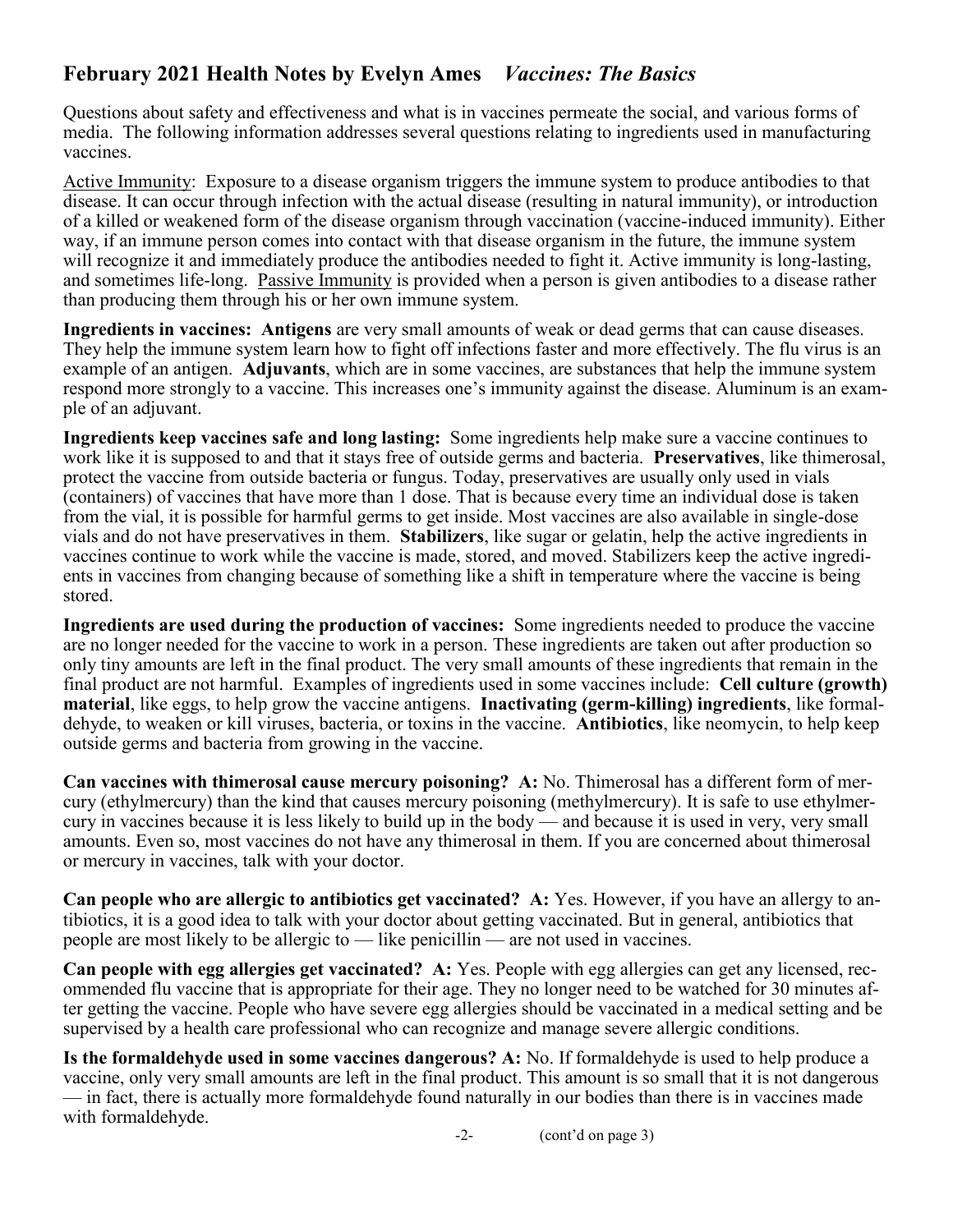## **Health Notes,** *cont'd*

**Is the aluminum used in some vaccines dangerous? A:** No. Vaccines made with aluminum have only a very small amount of aluminum in them. For decades, vaccines that include aluminum have been tested for safety — these studies have shown that using aluminum in vaccines is safe.

**Any vaccine can cause side effects.** For the most part these are minor (for example, a sore arm or low-grade fever) and go away within a few days. There is a lengthy list of vaccines licensed in the United States and the side effects at CDC'[s Vaccine Information Statements](https://www.cdc.gov/vaccines/hcp/vis/index.html) (VISs), which in turn are derived from the [Advisory](https://www.cdc.gov/vaccines/acip/index.html)  [Committee on Immunization Practices](https://www.cdc.gov/vaccines/acip/index.html) (ACIP) [recommendations](https://www.cdc.gov/vaccines/hcp/acip-recs/index.html) for each vaccine.

Note: most of this information comes directly from these two web sites. Information is in the public domain. https://www.vaccines.gov/basics/vaccine\_ingredients\_[https://www.cdc.gov/vaccines/vac](https://www.cdc.gov/vaccines/vac-gen/side-effects.htm)-gen/side-effects.htm

## **Book Review**

### *Trace Elements***, by Donna Leon (2020, Atlanta Monthly Press)**

I had never heard of the American detective writer Donna Leon until I saw this book mentioned in a respected journal as a favorite read of 2020; perhaps you've known about her for years, and don't need me to tell you more. She has published 33 books, most of which feature a fictional Venetian policeman named Guido Brunetti and his associate from Naples, Claudia Griffoni.

This latest book crosses genres between detective fiction and cultural analysis. It's really a study of ethics amidst corruption, a vivid picture of life in everyday Venice, overrun by tourists, full of local traditions and prejudices, gripped by crooked businessmen and venal politicians, wilting in summer heat, yet peopled with many ordinary citizens doing their best. The plot concerns a water-monitoring technician killed in a motorcycle accident which his dying wife claims was murder. There's a subplot of sorts about two juvenile Roma pickpockets caught in the act by the mayor's wife. Any violence is off-stage, there are no breathtaking chases, and Brunetti is an exemplary husband and father, though his professional hands aren't totally clean. All the drama is in the difficult decision he faces when he has to choose between two criminals, only one of whom he can arrest. The clever plot, deceptively straightforward, is presented as one thread in the tapestry of Venetian life—as such an inquiry would be if it really took place.

Although my account might make you think this is a depressing work in the "noir" category, I didn't find it to be so, mostly because of the decency of Brunetti and his creator. If you're up for a crime story that is not a thriller, vividly written but never sensational, you might find *Trace Elements* as enjoyable as I did*.*

#### **- Minda Rae Amiran**

**Meet Some of Our Newest Members—Cathleen Adams** has had a fascinating career as a physical education teacher (grades 1-12) in International Schools in Brazil and Great Britain. Born in Chicago, she grew up in southern California, getting her degree at Chico State University. Starting with a year at Phillips Exeter Academy, she then spent two years teaching in Brasilia and 31 in London, where she also served as varsity tennis coach. She moved to Bellingham a year and a half ago to be closer to family, and lives in Fairhaven.

**Tamara Belts** came to WWU as a History major, and after graduating spent 42 years as a WWU librarian. Born in Bellingham, she grew up in different parts of the County, but returned to Bellingham as a freshman. During her last twenty years at WWU she was the Special Collections librarian, responsible for ten kinds of collections of books or other materials that are too delicate or rare to circulate. Now, in retirement, Tamara belongs to three different book groups, including ours, all of which meet on Tuesdays. Yet she still finds time to walk or hike five or six miles a day.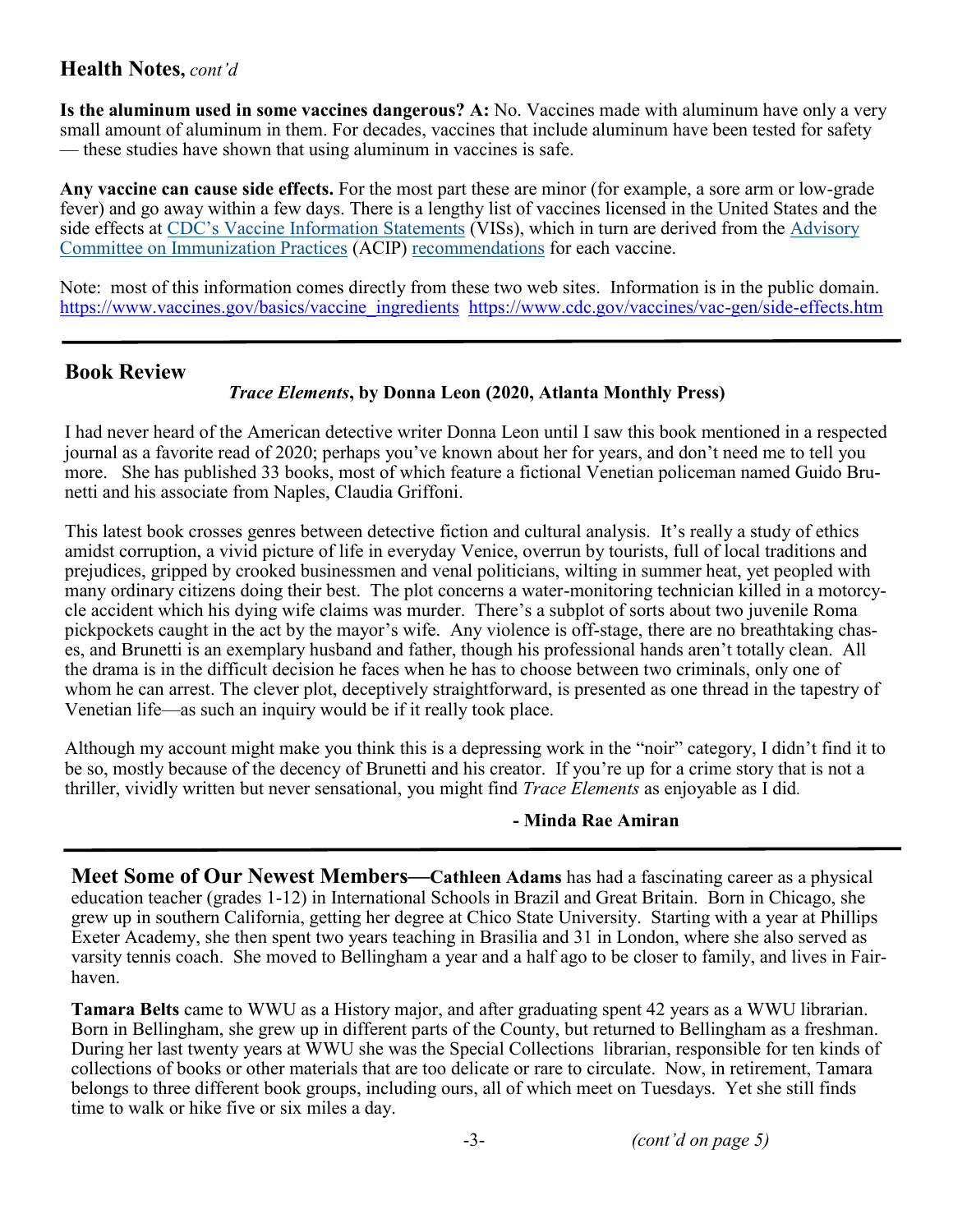## **COOKING FOR ONE (or two) Suzanne Krogh My Japanese Friend's Chinese Cooking**

The story of this month's recipe begins in 1960, when President Kennedy sent Harvard professor Edwin Reischauer to Japan as our new ambassador. Dr. Reischauer, the son of missionaries, had grown up in Japan and, as a Harvard professor, writer, and researcher, was uniquely qualified for the job. Accompanying him was his wife, Haru Matsukata, daughter of a well-regarded Japanese political family.

The Reischauers had resided in the embassy only a few days when they realized that something had to be done about the meals, which were apparently abysmal. For help they turned to their long-time friend Imu Ichiura, a locally renowned and creative cook, inviting her to give lessons to the somewhat embarrassed embassy chefs. A surprise in all this was Haru's preference for Chinese…not Japanese… cooking. Thus, Chinese became the focus of the cooking lessons. Fortunately, it was Imu's specialty.

In addition to cooking, Imu…along with her architect husband…had helped to found an international school which, over the decades, has grown in both size and reputation. It was Haru's sister Tane who became Nishimachi School's first principal and its founding director.

Two days before the Reischauers arrived in Tokyo, I landed there myself as the new second grade teacher. I had asked if I might live with a Japanese family my first year on staff, and Tane placed me with the Ichiuras. On occasion, the Reischauers were invited to dinner as an escape from the pressures of embassy life, and I would be asked to join. The menu was frequently Chinese.

The recipe that follows was one I learned to make during the three years I lived in Japan. Although I long ago misplaced Imu's cooking instructions, it is similar to one that the Reischauers enjoyed when they visited.

#### **Fried Chicken with Walnuts for One**

#### **Ingredients**

¼ pound white meat chicken, cubed  $\frac{1}{2}$  egg white, unbeaten 1 teaspoon cornstarch  $\frac{1}{2}$  cup walnuts 1 teaspoon white wine or vermouth Pinch sugar 1 tablespoon soy sauce  $\frac{1}{2}$  teaspoon cornstarch mixed with  $\frac{1}{2}$  tablespoon water



#### **Instructions**

Mix egg white and cornstarch in a small bowl. Add chicken and cover with mixture. Save to one side. Cover walnuts with cold water in a small pot. Boil for 3 minutes, then drain, washing off skin resi-

- due. Pat dry with a paper towel.
- In about a half inch of oil, over medium heat, cook walnuts. With a slotted spoon, remove them as soon as they change color. Do not overcook. Save to one side.
- Remove oil from pot, then add back in about 2 tablespoons. Add the chicken and cook, stirring, over medium heat. After chicken changes color, add wine, sugar, and soy sauce. Cook a few more minutes until the chicken is cooked through.

Add the walnuts and cornstarch mixture. Mix well, cooking a few minutes longer. Serve with unsalted rice.

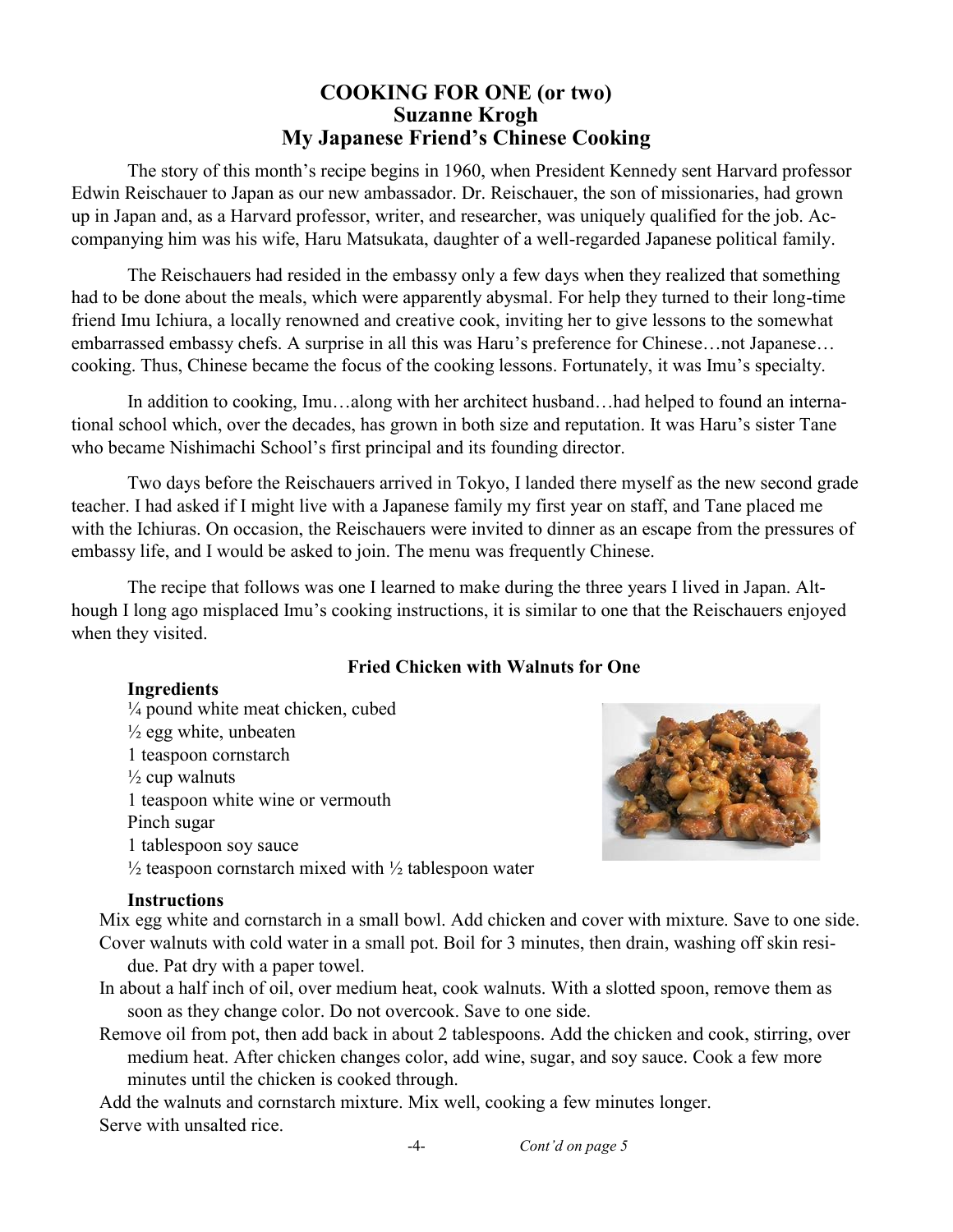# **Cooking for One, cont'd**

#### **TIPS**

- This is not a quick and easy, basic recipe. Prepare it some evening when you have time, patience, and maybe a bit of courage.
- When their daughter Makiko was ready for first grade, the Ichiuras and three other sets of parents asked Tane to start a school where their children could learn English. Perhaps you have met Makiko, because she has lived in the Bellingham area since the late 1980s. She has given up on my Japanese cooking lessons.

## **Meet Some of Our Newest Members,** *cont'd from page 3*

**Lorie McNeill** grew up in Bellingham and worked at Western for 40 years in the Office of the Vice President for University Relations and Marketing. She recently retired, having been the Administrative Assistant to several Vice Presidents. Lorie is looking forward to traveling with the WWURA group when this pandemic is over. She enjoys playing pickleball and golf when it isn't raining.

**Carol Rice.** Many of us already know Carol from numerous ALL classes, as well as a fellow traveler on WWURA trips abroad. Traveling was a central part of Carol's life when she worked for both UNICEF and USAID, part of the Foreign Service. Planning and managing Maternal, Child Health, and Family Planning programs, she has lived in Thailand, Bangladesh, Indonesia, and many other Asian Countries. While Carol grew up in California, she often visited relatives in Seattle and other parts of the Pacific Northwest, and hoped to someday live here. Happily, she found her perfect home 15 years ago while visiting friends in Birch Bay Village.

**Catharine Shornick**'s official title at WWU was Operations Manager for the Dean of the College of Humanities and Social Sciences, but effectively she was an all-purpose assistant to the dean. During her eighteen years in the office, she worked with five deans (which means that she taught at least four of them the ropes). She regards Esther Harris as her mentor. Despite raising four children and working her demanding job, she won her BA in Creative Writing and Communication Studies during her time on campus. Three of her children still live in this area, as do all nine of her grandchildren. Gardening and reading are her hobbies. She lives on Lummi Island and serves on the board of the Island Heritage Trust, which works to preserve the Island's natural environment.

WWURA is fortunate to be able to welcome these new members. It will be a pleasure to meet them in person when that becomes possible.

## **Addendum to Burl Harmon's Story in the January 2021 Newsletter**

**Burl Harmon** was Technical Sergeant Flight Engineer on the B-24, Liberator, a bomber. The P51 was a single engine fighter plane, operated by a single pilot, and which flew cover for the B-24's. The airplane in the photo on page 4 of the January 2021 newsletter is a B-24.

Burl served as Tech Sergeant in the Army Air Corp from March 1943 to October 1945. He is currently completing his book , "Combat Missions," to be published in January. Burl will be 97 years old in February and remembers every detail of these missions.